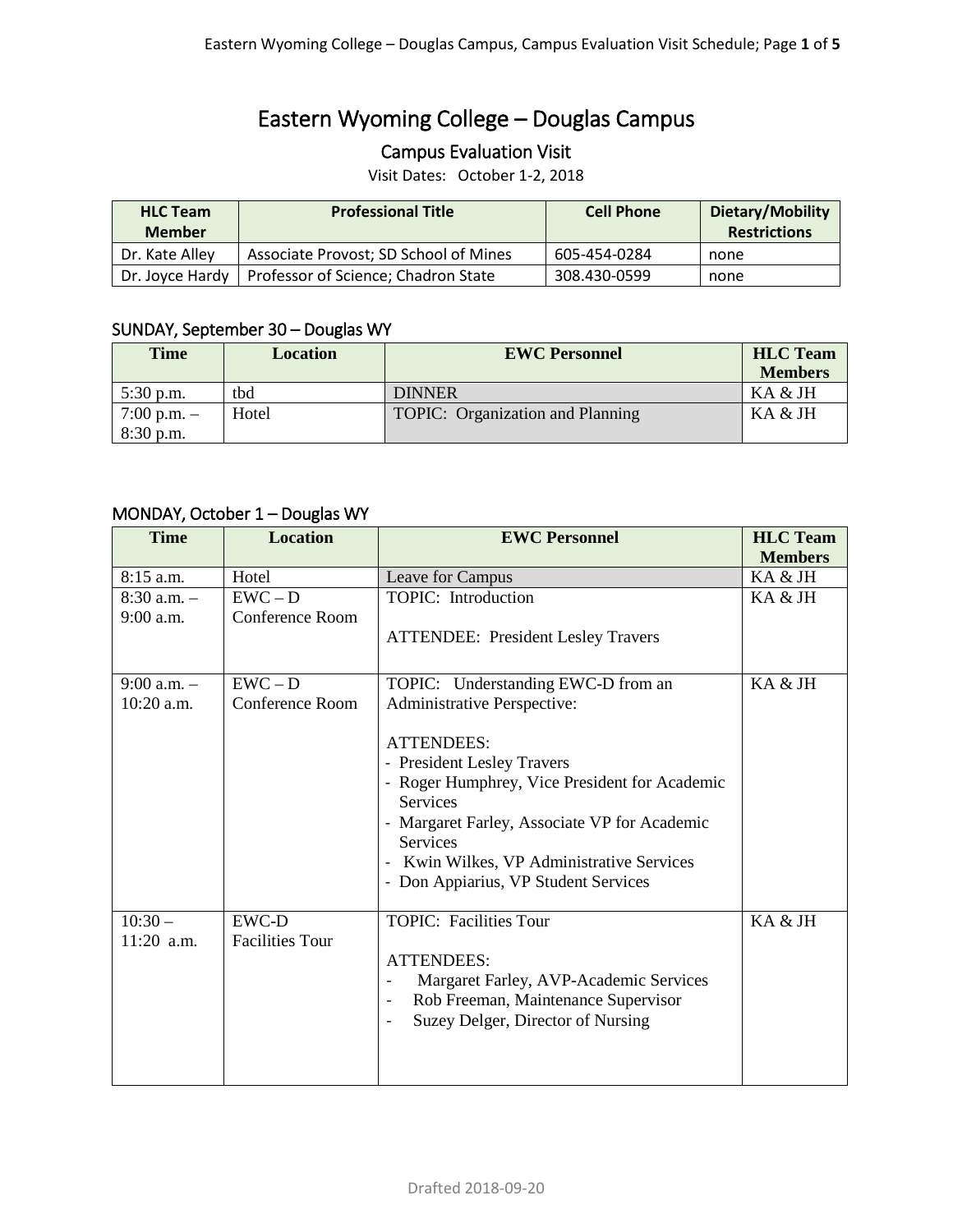| <b>Time</b>                 | <b>Location</b>                    | <b>EWC Personnel</b>                                                                                                                                                                                                                                                                                                                                                                        | <b>HLC</b> Team<br><b>Members</b> |
|-----------------------------|------------------------------------|---------------------------------------------------------------------------------------------------------------------------------------------------------------------------------------------------------------------------------------------------------------------------------------------------------------------------------------------------------------------------------------------|-----------------------------------|
| $11:45-$<br>12:50           | $EWC - D$<br><b>Student Center</b> | TOPIC: Student Focus Group, as a lunch session<br><b>ATTENDEES:</b> Students                                                                                                                                                                                                                                                                                                                | KA & JH                           |
| $1:00 - 1:50$<br>p.m.       | $EWC - D$<br>Room 122              | TOPIC: Strategic Planning - for EWC and for<br>Douglas Campus<br><b>ATTENDEES:</b><br>Dr, Lesley Travers, President<br>Dr. Don Appiarius, Vice President for<br><b>Student Services</b><br>Kwin Wilkes, Vice President for<br><b>Administrative Services</b><br>Roger Humphrey, Vice President for<br><b>Academic Services</b><br>Margaret Farley, Associate Vice President<br>for Academic | KA & JH                           |
| $2:00-2:50$<br>p.m.         | $EWC - D$<br>Room 122              | TOPIC: Marketing, College Relations, and<br><b>Enrollment Recruitment</b><br><b>ATTENDEES:</b><br>- Margaret Farley, Associate VP for Academic<br>Services<br>Tami Afdahl, Director of College Relations<br>- Zach Smith, Director of Enrollment<br>Management<br>- Dr. Don Appiarius, Vice President for Student<br>Services<br>Mai Lee Olsen, Admissions Coordinator                      | KA & JH                           |
| $3:00$ p.m.-<br>$4:15$ p.m. | <b>EWC-D</b><br>Room 122           | TOPIC: Governance & Budget<br><b>ATTENDEES:</b><br>John Patrick, EWC Board of Trustees<br>Tom Holt, BOCES Board Member<br>Tracy Boner - CCSD#1<br>$\overline{\phantom{0}}$<br>Dr. Lesley Travers, President<br>Kwin Wilkes, VP for Administrative<br>$\overline{\phantom{a}}$<br>Services<br>Ed Meyer, Human Resources<br>Roger Humphrey, VP for Academic<br>Services                       | KA & JH                           |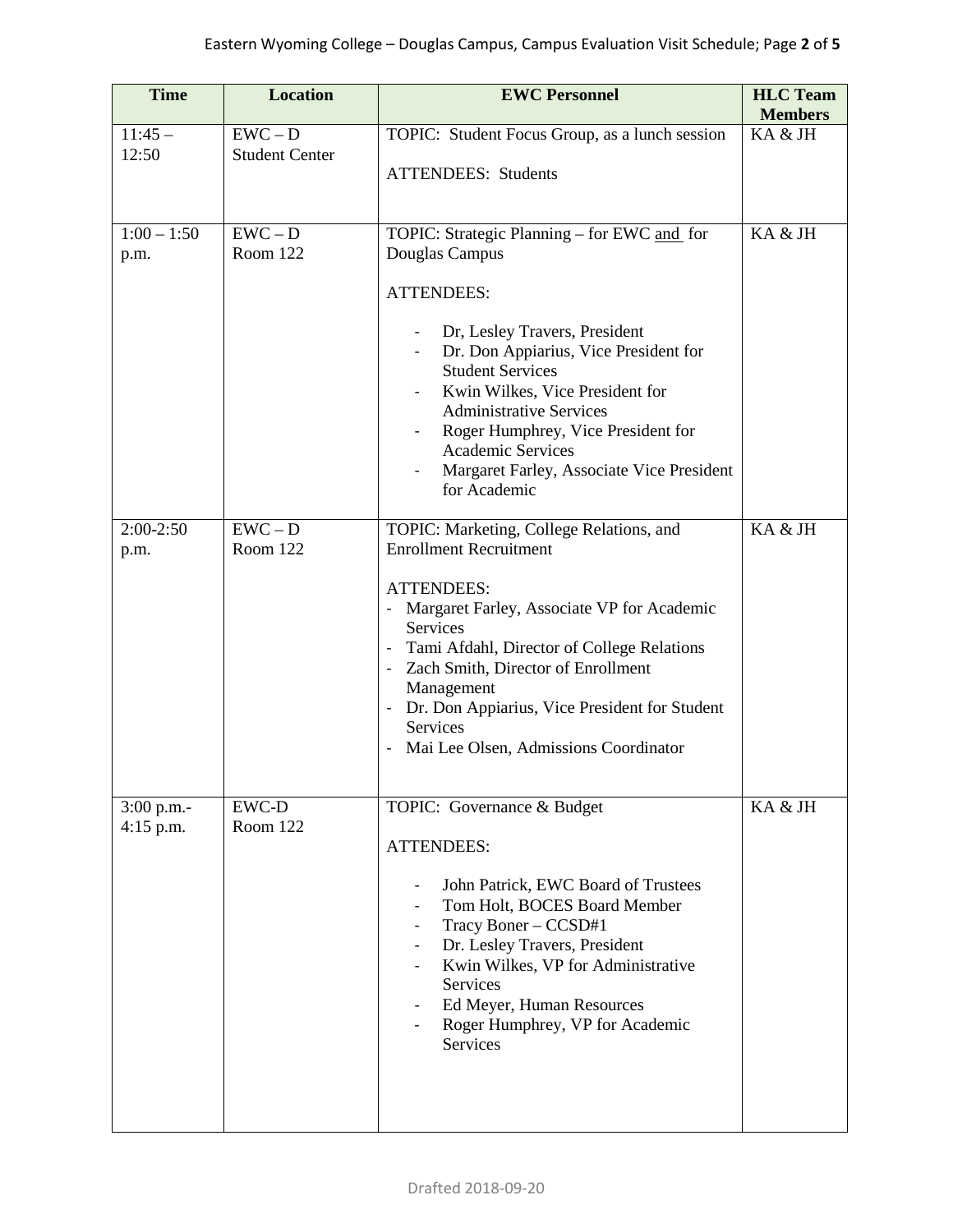| <b>Time</b>      | <b>Location</b>       | <b>EWC Personnel</b>                      | <b>HLC</b> Team |
|------------------|-----------------------|-------------------------------------------|-----------------|
|                  |                       |                                           | <b>Members</b>  |
| $4:30-5:30$      | EWC-D                 | Community/Constituent Forum               | KA (JH          |
| p.m.             | Room 122              |                                           | will join       |
|                  |                       |                                           | when done       |
|                  |                       |                                           | with faculty    |
|                  |                       |                                           | credential      |
|                  |                       |                                           | review)         |
| $4:30 - ??$      | EWC-D                 | <b>Review of Faculty Credentials</b>      | JH              |
|                  | <b>Adjunct Office</b> |                                           |                 |
| 5:30 p.m. $-$ ?? | Hotel                 | TOPIC: Report Generation; Syllabi Review; | KA & JH         |
|                  |                       | Planning                                  |                 |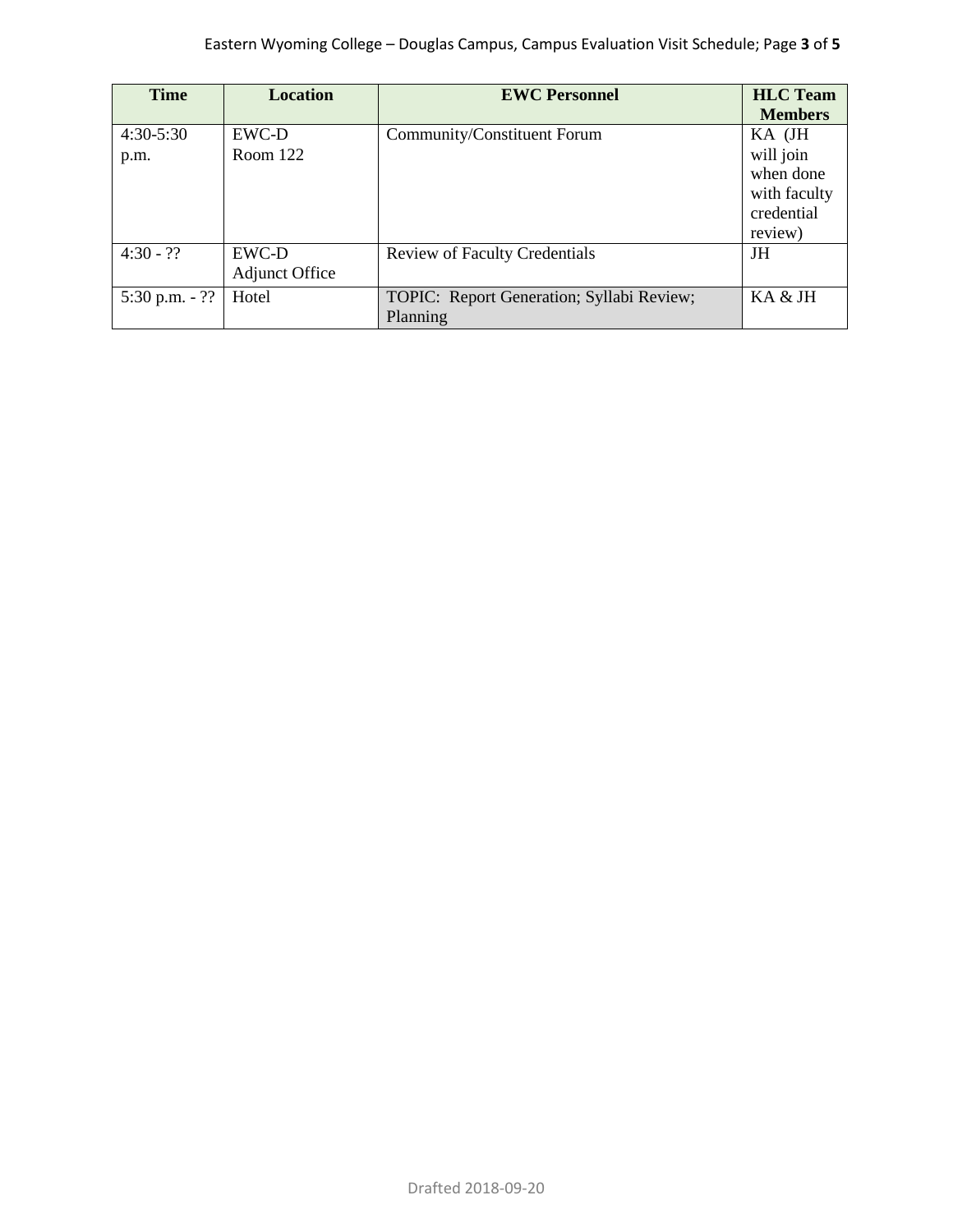|  |  | Tuesday October 2 - Douglas WY |  |
|--|--|--------------------------------|--|
|--|--|--------------------------------|--|

| <b>Time</b>     | <b>Location</b>       | <b>EWC Personnel</b>                                                       | <b>HLC</b> Team<br><b>Members</b> |
|-----------------|-----------------------|----------------------------------------------------------------------------|-----------------------------------|
| 8:00 a.m.       | Hotel                 | Leave for Campus                                                           | KA & JH                           |
| $8:15$ a.m. $-$ | $EWC - D$             | Very brief check in with senior administrator (could                       | KA & JH                           |
| 8:30 a.m.       | Conference            | be via phone with President, or in person with                             |                                   |
|                 | Room                  | Margaret Farley, for example)                                              |                                   |
| $8:30$ a.m. $-$ | $EWC - D$             | <b>TOPIC: Faculty Focus Group</b>                                          | KA & JH                           |
| 9:30 a.m.       | Room 122              |                                                                            |                                   |
|                 |                       | <b>ATTENDEES:</b>                                                          |                                   |
|                 |                       | - Sherri Warren - Mathematics                                              |                                   |
|                 |                       | - Lori Britton - Biological Sciences                                       |                                   |
|                 |                       | - April Clark – Nursing                                                    |                                   |
|                 |                       | - Suzey Delger, Health Sciences Dept. Head                                 |                                   |
|                 |                       | - Kate Steinbock, Arts, Humanities, Social &                               |                                   |
|                 |                       | Behavioral Sciences Dept. Head                                             |                                   |
|                 |                       | - Bob Creagar, Math/Sciences Department Head                               |                                   |
|                 |                       |                                                                            |                                   |
| 9:45-10:45      | $EWC - D$             | Student Support Services (academic and non-                                | KA & JH                           |
| a.m.            | Room 122              | academic) & Persistence Academy Project                                    |                                   |
|                 |                       | representatives                                                            |                                   |
|                 |                       | <b>ATTENDEES:</b>                                                          |                                   |
|                 |                       | Susan Stephenson, Director Financial Aid<br>$\overline{\phantom{a}}$       |                                   |
|                 |                       | Sue Schmidt, Administrative Specialist<br>$\overline{\phantom{a}}$         |                                   |
|                 |                       | Terry Stanclift, Coordinator of Counseling &                               |                                   |
|                 |                       | <b>Disabilities Services</b>                                               |                                   |
|                 |                       | Casey Debus, Library Services Director                                     |                                   |
|                 |                       | Tyler Vasko, CIO                                                           |                                   |
|                 |                       | Heidi Edmunds, Dean of Instruction                                         |                                   |
|                 |                       | Jo Ellen Keigley, Coordinator Testing & Career                             |                                   |
|                 |                       | <b>Services Center</b>                                                     |                                   |
|                 |                       | Diane McQueen - Director of Adult Education                                |                                   |
| 10:45-11:30     | $\overline{EWC - D}$  | <b>Institutional Effectiveness and Accreditation</b>                       | KA & JH                           |
| a.m.            | Room 122              |                                                                            |                                   |
|                 |                       | <b>ATTENDEES:</b>                                                          |                                   |
|                 |                       | Lynn Wamboldt, Specialist                                                  |                                   |
|                 |                       | Roger Humphrey, VP Academic Services                                       |                                   |
| $11:30 -$       | <b>EWC-D</b>          | <b>TOPIC: TEAM MEETING</b>                                                 | KA & JH                           |
| 11:45 a.m.      | <b>Adjunct Office</b> |                                                                            |                                   |
| 11:30 p.m.      | <b>EWC-D</b>          | TOPIC: Visit Closing Information                                           | KA & JH                           |
|                 | Conference            |                                                                            |                                   |
|                 | Room                  | <b>ATTENDEES:</b>                                                          |                                   |
|                 |                       | Senior administrator(s) – President Lesley<br>$\qquad \qquad \blacksquare$ |                                   |
|                 |                       | Travers, Roger Humphrey, VP for Academic                                   |                                   |
|                 |                       | Services, Margaret Farley, AVP for Academic                                |                                   |
|                 |                       | Services                                                                   |                                   |
| 11:45 a.m. -    | To Hotel              | TOPIC: REPORT GENERATION                                                   | KA & JH                           |
| ??              |                       |                                                                            |                                   |